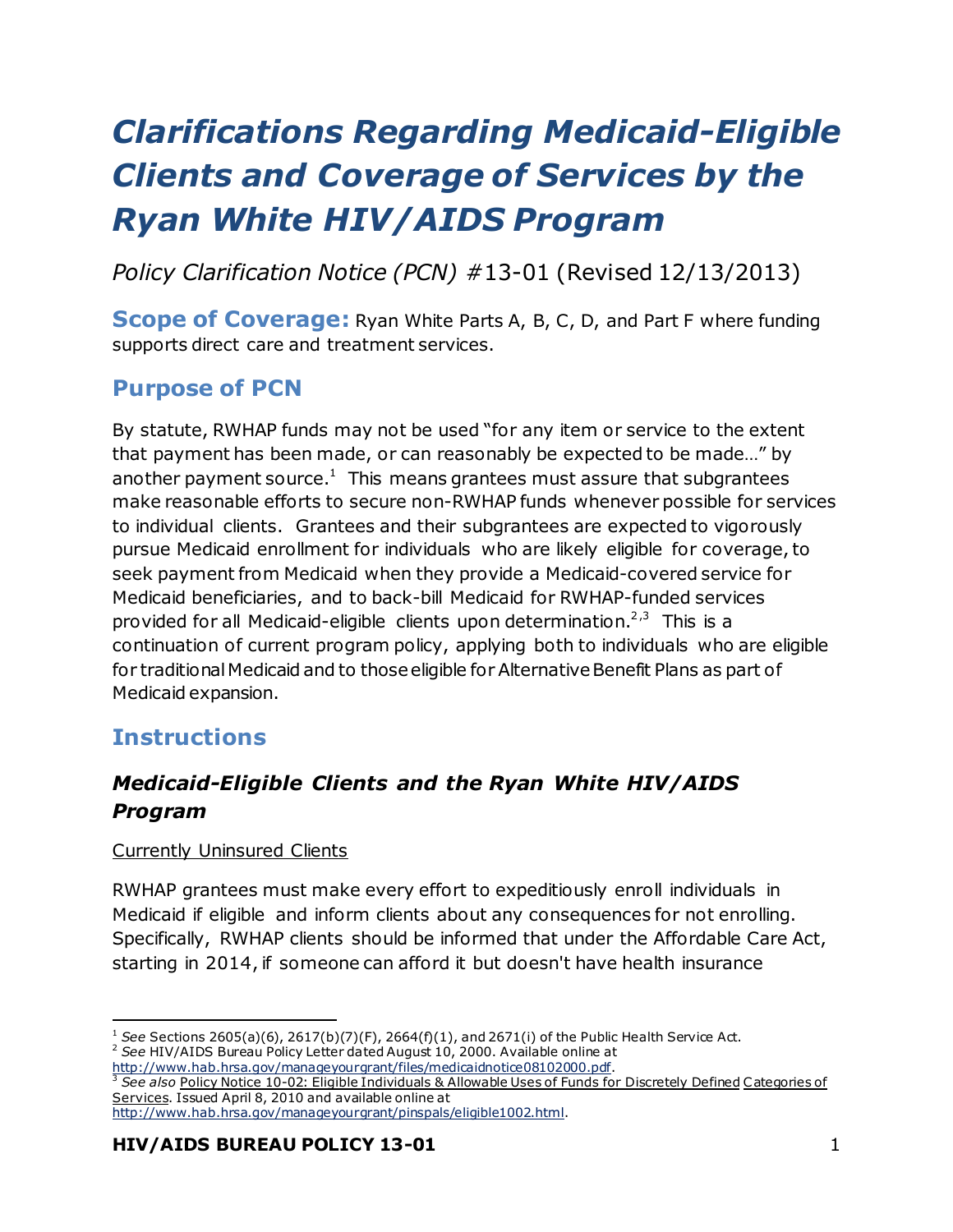coverage,<sup>4</sup> they may have to pay a fee.<sup>5</sup> Some individuals may be exempt from the Affordable Care Act's requirement to enroll in health coverage. In these circumstances, the Health Insurance Marketplace or the Internal Revenue Service (IRS) will provide individuals with certificates of exemption if they meet certain criteria.<sup>6</sup> RWHAP clients who obtain a certificate of exemption may continue to receive services through the RWHAP. Under no circumstances may RWHAP funds be used to pay the fee for a client's failure to enroll in minimum essential coverage.

HAB will require grantees to maintain policies regarding the required process for the pursuit of enrollment for all clients, to document the steps during their pursuit of enrollment for all clients, and establish stronger monitoring and enforcement of subgrantee processes to ensure that clients are enrolled in Medicaid if eligible. If after extensive documented efforts on the part of the grantee, the client remains unenrolled in Medicaid, the client may continue to receive services through the RWHAP.

It is also expected that RWHAP grantees collect and maintain documentation verifying client eligibility for Medicaid or a certificate of exemption from the Marketplace or IRS. *See Policy Clarification Notice #13-02: Clarifications on Ryan White Program Client Eligibility Determinations and Recertifications Requirement* [\(http://hab.hrsa.gov/manageyourgrant/pinspals/pcn1302clienteligibility.pdf\)](http://hab.hrsa.gov/manageyourgrant/pinspals/pcn1302clienteligibility.pdf).

#### Clients Currently Enrolled in a Private Health Insurance Plan

 $\ddot{\phantom{a}}$ <sup>4</sup> To meet the individual responsibility requirement under the Affordable Care Act individuals will need coverage such as individual market policies, job-based coverage, Medicare, Medicaid, CHIP, TRICARE or certain other coverage. *See* HealthCare.gov, What if someone doesn't have health insurance?,

<https://www.healthcare.gov/what-if-someone-doesnt-have-health-coverage-in-2014>. *See also* Internal Revenue Service, Questions and Answers on the Individual Shared Responsibility payment Question #5, <http://www.irs.gov/uac/Questions-and-Answers-on-the-Individual-Shared-Responsibility-Provision>.

 $5$  Starting January 1, 2014, if someone doesn't have a health plan that qualifies as minimum essential coverage, he or she may have to pay a fee that increases every year: from 1% of income (or \$95 per adult, whichever is higher) in 2014 to 2.5% of income (or \$695 per adult) in 2016. The fee for children is half the adult amount. The fee is paid on the 2014 federal income tax form, which is completed in 2015. *See* HealthCare.gov, What if someone doesn't have health insurance?[, https://www.healthcare.gov/what-if-someone-doesnt-have-health-coverage-in-](https://www.healthcare.gov/what-if-someone-doesnt-have-health-coverage-in-2014)[2014.](https://www.healthcare.gov/what-if-someone-doesnt-have-health-coverage-in-2014)

<sup>&</sup>lt;sup>6</sup> Individuals may be exempt from paying the fee for failing to enroll in minimum essential coverage if they (1) are members of a religious sect that is recognized as conscientiously opposed to accepting any insurance benefits and adhere to the tenets of that sect; (2) are members of a recognized health care sharing ministry; (3) are members of a federally recognized Indian tribe; (4) have household income below the minimum threshold for filing a tax return; (5) only went without the required coverage for a short coverage gap of less than three consecutive months during the year; (6) were certified by a Health Insurance Marketplace as having suffered a hardship that makes them unable to obtain coverage; (7) cannot afford coverage because the minimum amount the individual must pay for premiums is more than eight percent of the individual's household income; (8) are in jail, prison or similar penal institution or correctional facility after the disposition of charges; and (9) are not U.S. citizens, U.S. nationals, or aliens lawfully present in the U.S. *See* IRS, Questions on Individual Shared Responsibility Provision Question #6[, http://www.irs.gov/uac/Questions-and-Answers-on-the-Individual-Shared-Responsibility-Provision](http://www.irs.gov/uac/Questions-and-Answers-on-the-Individual-Shared-Responsibility-Provision).